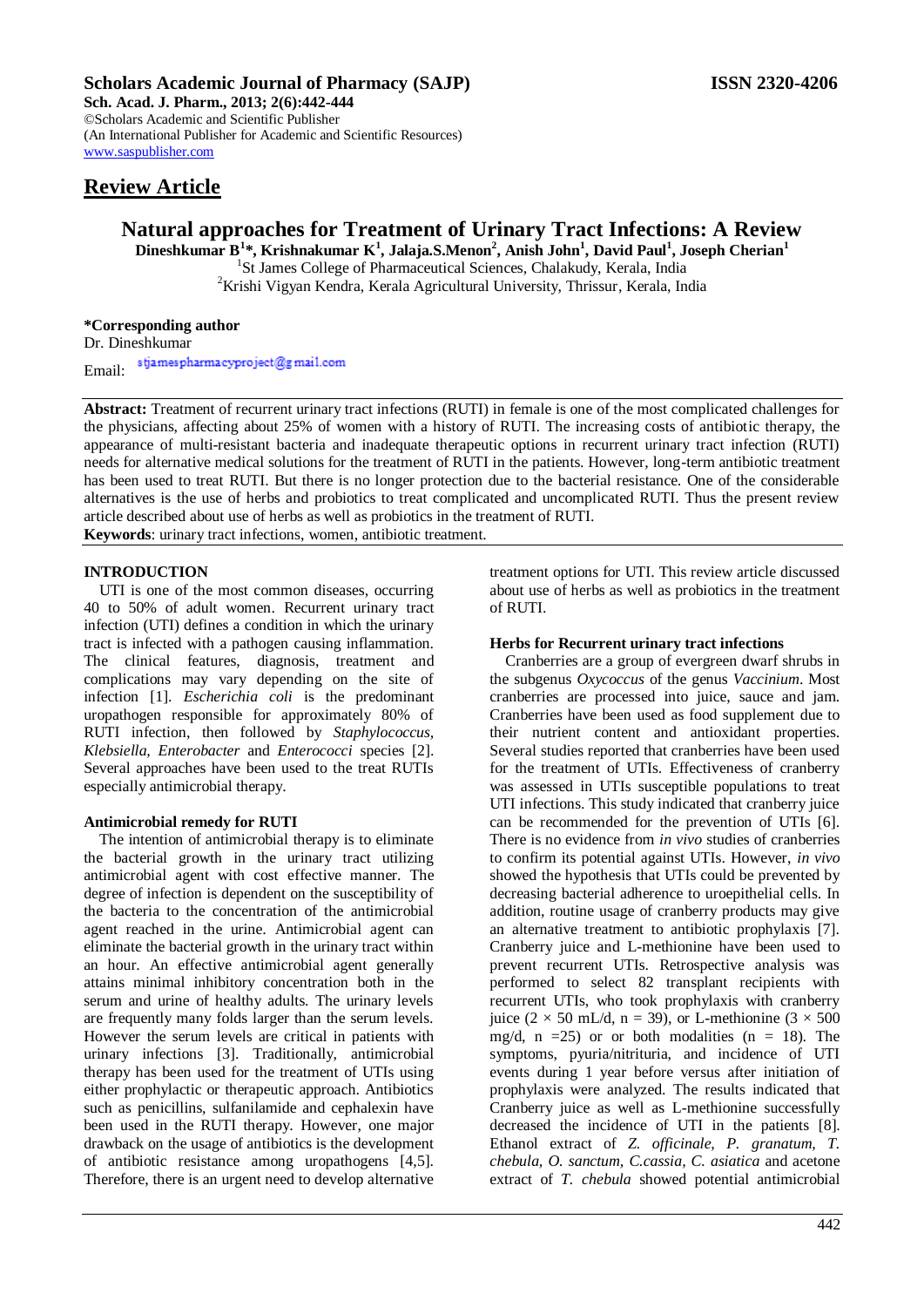effects against UTI pathogens such as E. faecalis (7 isolates) and gram-negative E. coli, K. pneumoniae, and P. aeruginosa. This study suggested that plants are potential source of antimicrobial compounds and also widely used by the tribals. This indicated that herbs will be economic and safe alternative medicines for treatment of urinary tract infections [9].

#### **Probiotics**

Probiotics are live organisms and administered in adequate amounts to g a health benefit on the host. The human normal bacterial flora is recognized as vital defence against infection. The usage of antibiotic treatment, there is a linear relation between antibiotic use and reduction of pathogenic bacteria. But the use of antibiotics, the beneficial bacterial flora present in the human body is destroyed [10]. The bacterial flora is essential for body function and more growth of pathogenic microorganisms leads to illness. Thus the human body's normal flora with live microorganisms may give possible beneficial health effect [11].

#### **Usage of probiotics**

Probiotics are widely used in yoghurts and probiotic drinks. Many of the microorganisms have been traditionally used by humans for food production, like the fermentation of meat and beverages. The idea of probiotic for medical treatment has existed for many years. Evidence from laboratory research as well as from clinical trials exists to demonstrate the therapeutic effects of live microorganisms [12, 13].

## **Probiotics for RUTI**

Patients with inflammatory bowel disease may have the higher risk of nephrolithiasis, with enteric hyperoxaluria in the fat malabsorptive states. This study indicated that manipulation of gastrointestinal flora could influence urinary oxalate excretion to reduce urinary supersaturation levels in the UTI patients [14]. Women with a history of recurrent yeast vaginitis, bacterial vaginosis as well as urinary tract infections, Lactobacillus rhamnosus GR-1 and Lactobacillus fermentum RC-14 strains were suspended in skim milk and given twice daily for 14 days. This study showed that probiotic lactobacilli could be effective in the prevention of urinary tract infections [15]. Safety and efficacy of bacterial interference were studied in preventing of urinary tract infection. Pilot clinical trial was performed in the patients with spinal cord injury who had neurogenic bladder as well as frequent episodes of symptomatic UTI. The bladder of patients was inoculated with a non-pathogenic strain of Escherichia coli 83972. This study indicated that bacterial interference using E. coli 83972 could be safe and effective in preventing the urinary tract infection [16]. A clinical pilot study was performed to validate the safety and effectiveness of Lactobacillus vaginal suppositories against the recurrence of bacterial urinary tract infection in the patients. This study indicated that administration of vaginal suppositories containing L. crispatus GAI 98332 could be a safe for the treatment of recurrent UTI [17].



**Figure 1: Herbs and Probiotics for RUTIs**

#### **CONCLUSION**

The plants are potentially rich in antimicrobial compounds and medicinal plants are safe and economic for the treatment of urinary tract infections. Another alternative treatment is the use of probiotics to prevent and treat recurrent complicated as well as uncomplicated urinary tract infection. Both herbs and probiotics showed promise effects to control or prevent the RUTIs. The herbs and probiotics may become an alternative treatment option for UTIs. However, insufficient scientific data exists to support the routine use of herbs and probiotics in the treatment of urological disease such as RUTI. Therefore, adequate basic research as well as clinical research should be carried out for the usage of herbs and probiotics in the prevention or treatment of RUTI.

## **ACKNOWLEDGMENT**

The authors are express sincere thank to the management of St James College of Pharmaceutical Science, Chalakudy, Kerala for their encouragement and providing research facilities.